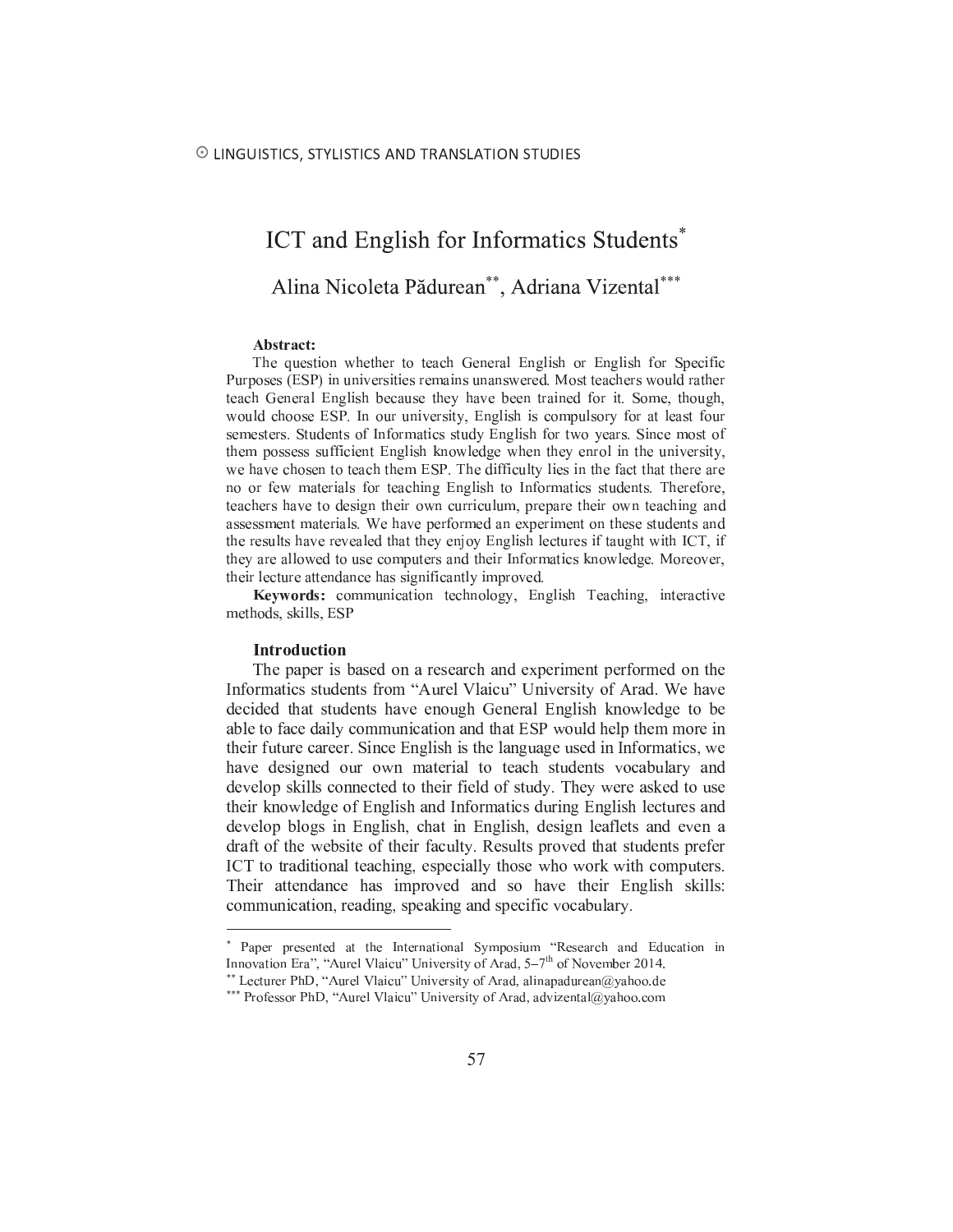#### Why teach ESP

*English for Specific Purposes* (ISP) refers to teaching and studying English for a particular career, i.e. a specific purpose for studying English. Informatics students should learn English for their own career development, especially because English is the language used in technology and informatics. Teachers prefer teaching General English to ESP because there are many materials available for General English teaching, while ESP is still short on teaching materials. They either don't exist or they are very expensive for the students' budget. There are books for teaching English for Informatics, but they become fast outdated, so that teachers prefer to blend different materials. One shortage of ESP is that teachers should be trained to teach that particular field. In pre-service training, students of English, future teachers, are taught how to teach General English. Therefore, to be able to teach ESP they either need to attend a course for teaching English for Special Purposes, or they can prepare themselves for it. At university level, teachers mostly deal with ESP. We have faculties of Economics, Informatics, Engineering, Public Administration, Education Sciences, etc. A good idea would be to appoint an English teacher for each faculty who should learn the vocabulary and skills connected to the faculty s/he teaches at. Still, it is very likely that students will know more about the subject than the teacher. Sometimes, even if the teacher knows the translation of a word into the students' mother tongue, s/he may not fully understand its meaning. Students might find the translation useful as they already have knowledge in their field of study. The teacher's task is to teach them how to blend General English knowledge with ESP and teach them the skills required for a successful use of English in their career. Teachers of ESP should make use of three key strategies if they want to have a successful lecture: honesty, preparation and confidence (Day and Krzanowski, 2011: 7). In terms of honesty, teachers shouldn't pretend that they know everything. They should tell their students that there are concepts which they are unfamiliar with. This way, students would get more confidence, considering the lecture as a teacher-student partnership: teachers know English, students know concepts. Preparation is also mandatory for teachers. They should do some research before the lecture, plan their teaching strategies, anticipate problems and, of course, prepare the materials.

Confidence is the third key concept. Teachers should be confident that they have the necessary skills to teach their students how to use the vocabulary in their future careers and how to motivate their learners. Sometimes, methodology is more important than knowledge and that is

#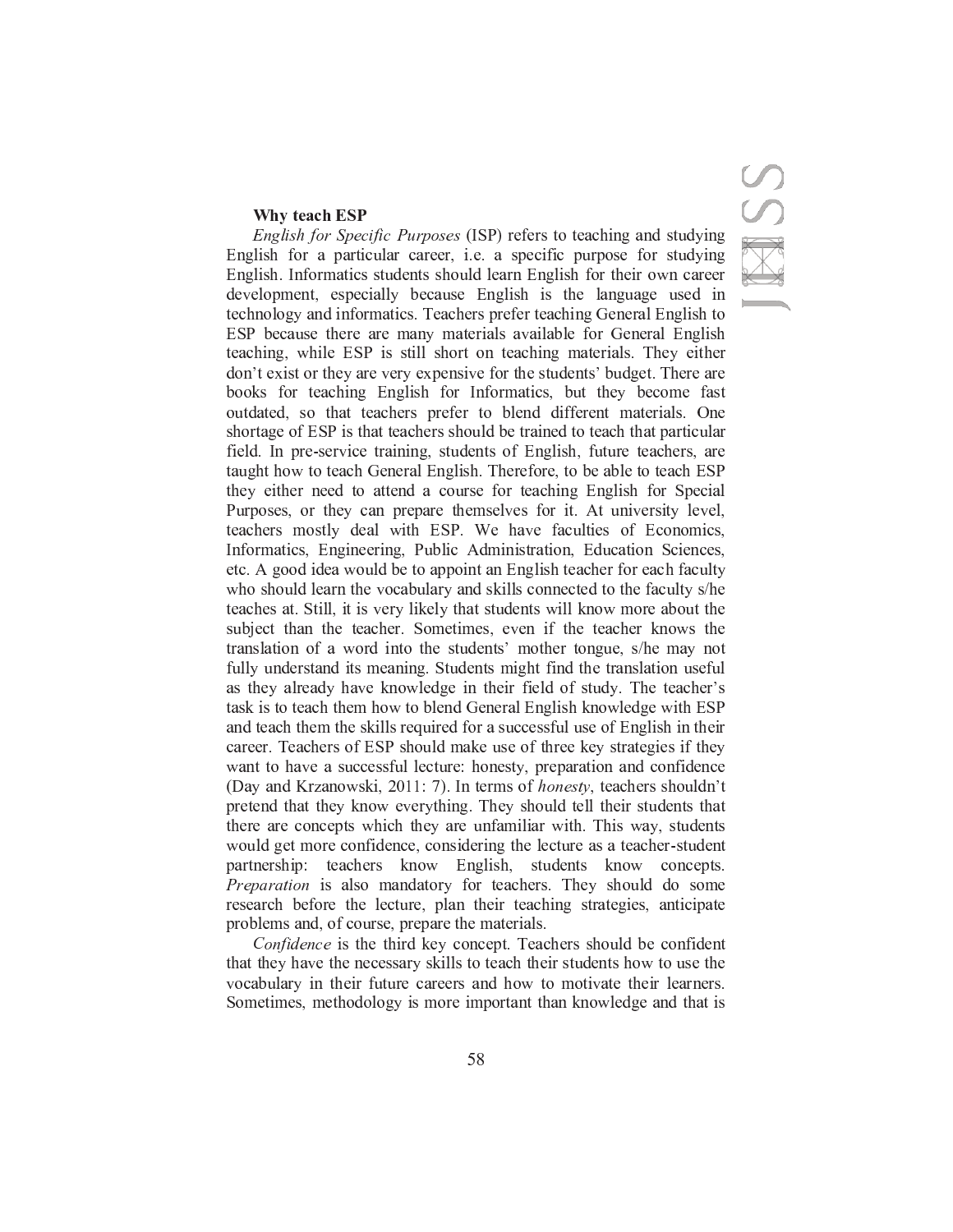#### © LINGUISTICS, STYLISTICS AND TRANSLATION STUDIES

what teachers should take into consideration. Tony Dudley-Evans and Maggie Jo St John (1998:  $140-144$ ) propose two types of features for ESP: *absolute* and *variable* attributes.

Absolute features tell us that:

- $\checkmark$  ESP should meet the learners' needs;
- $\checkmark$  ESP should use underlying methodology and activities;

 $\checkmark$  ESP is centred on language, skills and discourse.

Variable features suggest that:

- $\checkmark$  ESP may use the methodology developed for General English;
- $\checkmark$  ESP learners are mostly adults who need English for their professional development;
- $\checkmark$  ESP learners are mostly upper-intermediate or advanced students;
- $\checkmark$  sometimes even beginners can learn ESP.

In terms of learning style, specialists do not identify any significant differences between learning General English and ESP (Hutchinson and Waters, 1992: 18). When planning an ESP course, teachers should remember that the word "specific" in ESP refers to the specific purpose for which English is studied. Therefore, they have to take into account the students' age, level of English and field of study. Teachers should select authentic and interesting texts with activities that activate various skills: reading, listening, speaking, vocabulary, etc. Texts can also be modified according to the learners' needs. In terms of materials, Wallace (Wallace, 1992: 9.1) suggests that they should meet certain criteria:

 $\checkmark$  adequacy: they should take into account the students' age and level of English;

 $\checkmark$  motivation: they should be interesting;

 $\checkmark$  sequence: the selected material should have a logical sequence;

 $\checkmark$  diversity: it should involve various types of activities;

After selecting the material, teachers should carefully plan their lecture deciding on:

 $\checkmark$  class profile: the number of students, their age and preferred learning style. For Informatics students it is obvious that they would prefer learning English using ICT, rather than pen and paper;

 $\checkmark$  aims of the course: each lecture should have well set aims;

 $\checkmark$  learning outcomes: the teacher must decide the purpose of all activities and what students will accomplish by doing them;

 $\checkmark$  anticipated problems: teachers should focus also on problems that might occur during the lecture. For Informatics students, the Internet may not be accessible, or students might ask specialized questions that teachers cannot answer. Therefore, the language teacher can ask for the help of a specialist;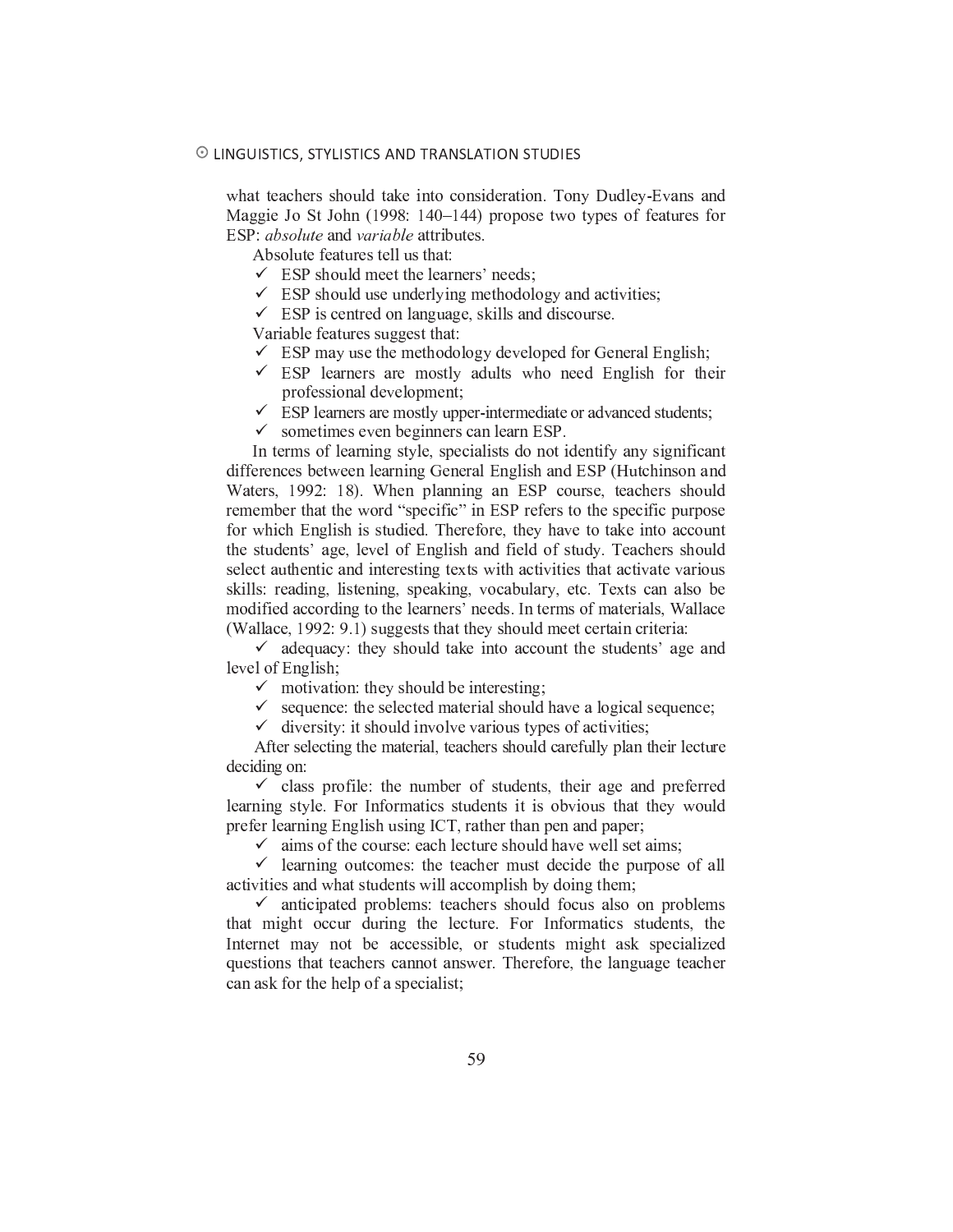$\checkmark$  materials: a careful selection of materials should be made before the lecture.

A logical course of ESP contains the following stages: warm-up activities, receptive activities, productive and interactive activities and follow-up activities. Warm-ups involve class discussions, puzzles, grids, questionnaires used to awake the students' interest and increase their motivation in the subject. For receptive activities, teachers may work with texts (hard copy or online) and use various reading strategies (reading aloud, skimming, scanning, etc). The activities may involve  $i$  y  $i$  gap-filling/A, etc.). For productive and interactive/communicative activities, students in groups/pairs or individually are asked to perform various tasks: express their opinions on various subjects, discuss solutions, create brochures, blogs, websites, etc. Follow-up activities involve practice or discussions. Teachers with students can discuss the outcome of productive activities. The role of the ] <sup>P</sup> <sup>R</sup> <sup>Z</sup> <sup>O</sup> <sup>P</sup> <sup>S</sup> <sup>T</sup> <sup>Y</sup> <sup>|</sup> <sup>Z</sup> { <sup>R</sup> <sup>U</sup> <sup>U</sup> <sup>P</sup> <sup>U</sup> <sup>U</sup> <sup>O</sup> <sup>X</sup> <sup>x</sup> { <sup>W</sup> <sup>R</sup> { <sup>U</sup> <sup>X</sup> <sup>V</sup> <sup>P</sup> <sup>W</sup> <sup>T</sup> <sup>U</sup> <sup>Z</sup> <sup>x</sup> <sup>U</sup> <sup>U</sup> <sup>P</sup> <sup>W</sup> <sup>v</sup> <sup>x</sup> ] <sup>Z</sup> <sup>O</sup> <sup>T</sup> <sup>Y</sup> <sup>U</sup> <sup>X</sup> <sup>Y</sup> <sup>R</sup> <sup>Y</sup> <sup>W</sup> <sup>w</sup> <sup>R</sup> ] <sup>P</sup> <sup>S</sup> <sup>U</sup>  $(1992: 157)$  state that ESP teachers have to deal with more things than General English teachers. They must perform needs analysis, syllabus design, write their own materials, adapt existing ones and prepare the evaluation. According to this approach, the ESP teacher is a student interested in the subject matter rather than a teacher of the subject matter Ú Z O T J DE S O DE S VEN DE LA PRODUCTIVA DE LA PRODUCTIVA DE LA PRODUCTIVA DE LA PRODUCTIVA DE LA PRODUCTIVA English teachers' low knowledge of the specific field they teach Englis for, *i.e.* medicine, law, engineering, informatics, etc. ESP evaluation should be a little different from General English evaluation. It can be either end-of course evaluation or continuous evaluation. Modern techniques involve projects, role-play, writing assignments, questionnaires, interviews, discussions, but also traditional evaluation like test-papers or written exams with objective testing items. For Informatics students we recommend some practical project, e.g. a website, a leaflet, or a blog.

#### **ESP and ICT for Informatics Students**

Teachers of English for Informatics face difficulties in preparing the material. There are certain textbooks which can be used but, from experience, students find them outdated, boring and dull. They don't like reading long texts about topics they are already familiar with, such as software, computing, creating website, Steve Jobs, etc. They know enough about these topics, therefore they find them boring. The vocabulary is familiar to them, so they lack motivation for attending English classes. We believe that English combined with ICT and research and project work motivates students, makes them interested in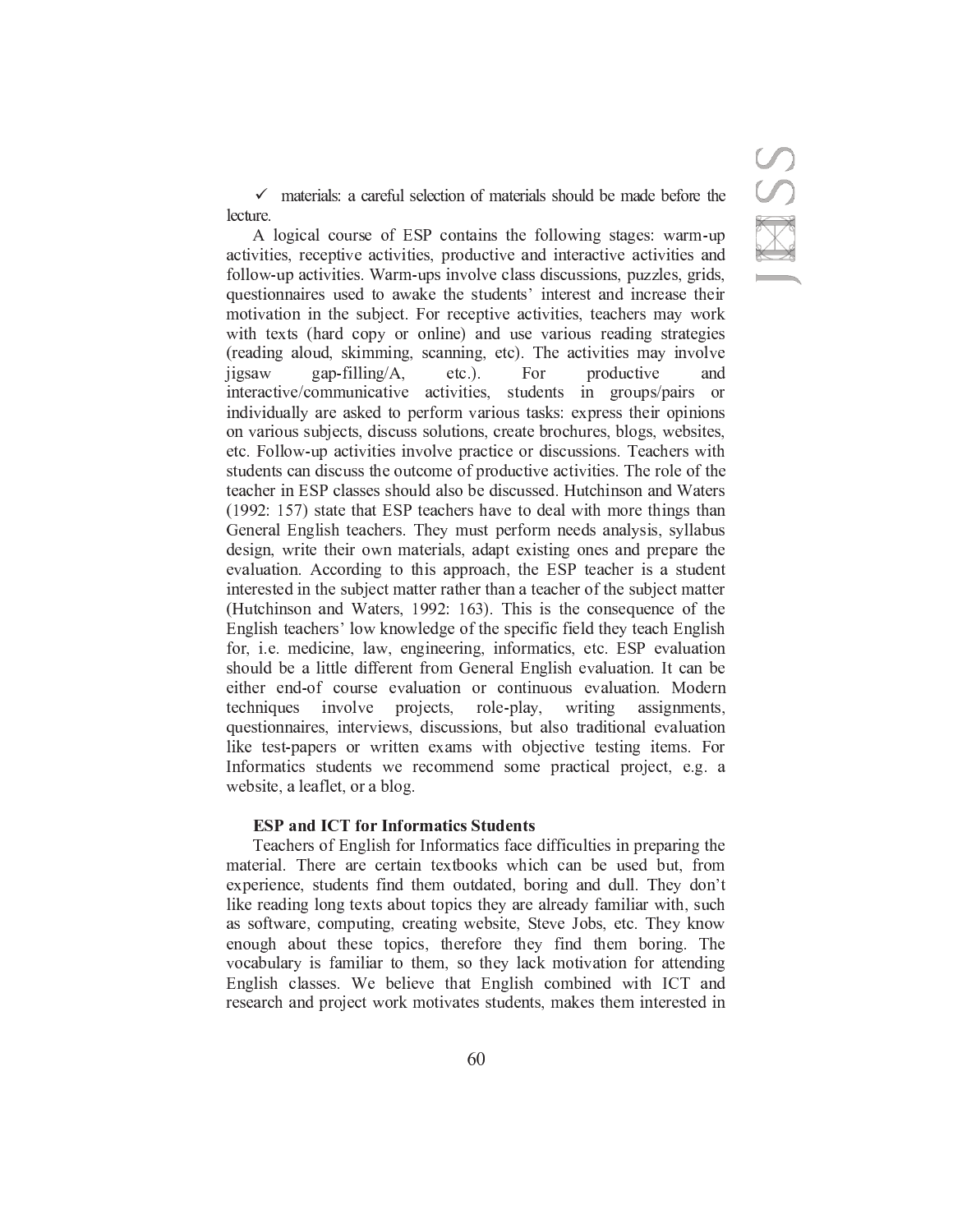#### - -  - -

attending English classes and working with their group. Teachers should revise vocabulary and explain certain unknown words, but otherwise let students work with computers on their own. As new items are introduced, teachers explain them. The advantage of these procedures is that students make actual use of their language and informatics knowledge, are forced to use them in order to solve their tasks, and also improve their skills. Some students understand a text if they read it but when it comes to using English in professional situations, they fail. The course in English with ICT helps them overcome their fears and anxieties because they work with what they already know. We suggest the following tools and activities for English with ICT: text editors, blogs, webpages, smart boards, projects, emails, chats, etc. Teacher often lay too little emphasis on long-term tasks that students should perform independently. Nevertheless, the importance and efficiency of such tasks should not be underestimated: they involve and activate the students physically, intellectually and emotionally, develop their independence and creativity, and ultimately lead to the development of an individual working style. The students enjoy the task, although they must often work really hard for it, because they feel they are doing something worthwhile (Vizental, 2014: 104). With text editors, students can easily develop their writing and reading skills. The most common text editor is Microsoft Office. *Track changes* is an activity which involves creating a text by using the tool "track document." It allows the initial writer to see changes made by other writers, with the possibility of accepting or declining them. Another useful program is the spelling checker. Students can correct their own mistakes, or teachers can ask the students to exchange their texts and correct the other's mistakes.

 $\mathcal{P} = \{ \mathcal{P} \mid \mathcal{P} \mid \mathcal{P} \mid \mathcal{P} \mid \mathcal{P} \mid \mathcal{P} \mid \mathcal{P} \mid \mathcal{P} \mid \mathcal{P} \mid \mathcal{P} \mid \mathcal{P} \mid \mathcal{P} \mid \mathcal{P} \mid \mathcal{P} \mid \mathcal{P} \mid \mathcal{P} \mid \mathcal{P} \mid \mathcal{P} \mid \mathcal{P} \mid \mathcal{P} \mid \mathcal{P} \mid \mathcal{P} \mid \mathcal{P} \mid \mathcal{P} \mid \mathcal{P} \mid \mathcal{P} \mid \mathcal$ various materials such as: invitations, brochures, leaflets, newspapers, etc. It is very much appreciated by Informatics students because it allows them to use their software knowledge and imagination. The level of English is not too high, therefore they don't experience any problems

<sup>ù</sup> <sup>Ð</sup> <sup>ø</sup> <sup>ö</sup> ] <sup>x</sup> <sup>W</sup> <sup>P</sup> <sup>Y</sup> ] <sup>U</sup> { <sup>X</sup> <sup>s</sup> <sup>P</sup> <sup>Z</sup> <sup>O</sup> <sup>R</sup> ] ] <sup>T</sup> <sup>Y</sup> <sup>y</sup> <sup>v</sup> <sup>N</sup> <sup>O</sup> <sup>P</sup> <sup>t</sup> <sup>x</sup> <sup>U</sup> <sup>P</sup> <sup>R</sup> <sup>O</sup> <sup>X</sup> <sup>X</sup> <sup>ü</sup> <sup>P</sup> <sup>U</sup> <sup>U</sup> <sup>P</sup> <sup>Y</sup> <sup>y</sup> <sup>P</sup> <sup>S</sup> } <sup>t</sup> <sup>Q</sup> <sup>P</sup> Google Talk and, recently, Facebook to communicate with friends. Many programmes offer the possibility of seeing and hearing one's interlocutor, not just writing to him. Teachers can ask students to chat on a given topic during the lecture or at home as homework. Then, the exchanges should be listed and given for correction. Informatics <sup>U</sup> ] <sup>x</sup> <sup>W</sup> <sup>P</sup> <sup>Y</sup> ] <sup>U</sup> <sup>Z</sup> <sup>R</sup> <sup>Y</sup> <sup>V</sup> <sup>P</sup> <sup>R</sup> <sup>U</sup> } <sup>P</sup> <sup>W</sup> ] <sup>X</sup> <sup>Z</sup> <sup>S</sup> <sup>P</sup> <sup>R</sup> ] <sup>P</sup> - <sup>Í</sup> <sup>Ò</sup> <sup>Ì</sup> <sup>Ï</sup> <sup>v</sup> <sup>N</sup> <sup>O</sup> <sup>P</sup> <sup>t</sup> <sup>Z</sup> <sup>R</sup> <sup>Y</sup> <sup>~</sup> <sup>X</sup> <sup>S</sup> } <sup>T</sup> <sup>Y</sup> <sup>y</sup> <sup>S</sup> <sup>X</sup> <sup>x</sup> <sup>Q</sup> <sup>U</sup> <sup>R</sup> <sup>Y</sup> <sup>W</sup> develop a blog for different topics. Teachers can ask them to post their opinion on a given subject, to design exercises and activities or to approach a subject of interest. The other groups should make comments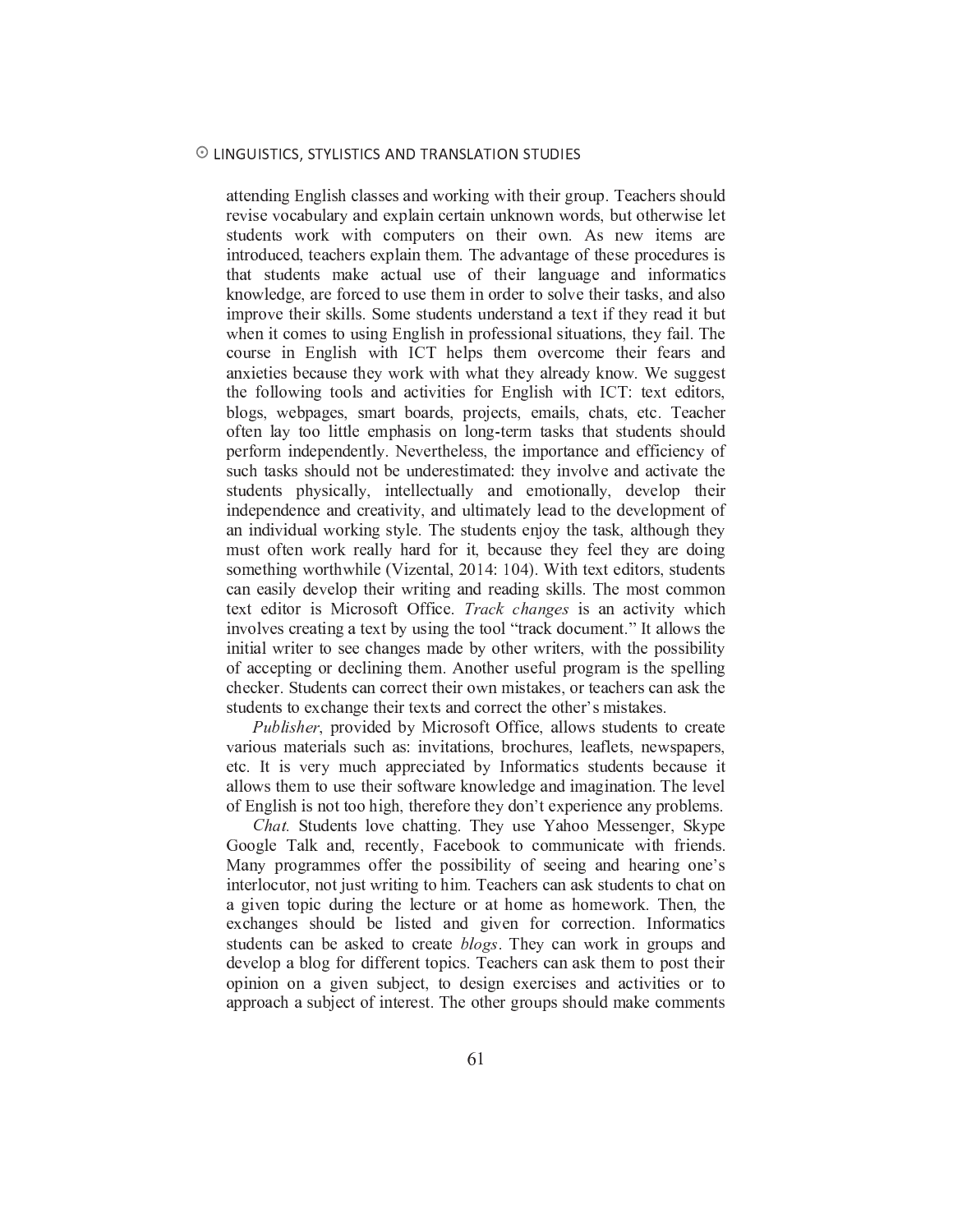on the posts. Web pages are a bit more complicated, but by second year students should be able to handle such tasks. The class can be divided into four groups and each group is assigned a task: common for everyone or different tasks for each group. A common task could be the development of the faculty's web page. Differentiated tasks involve creating web pages for different purposes. I would assign all groups the same task and in this way the best ideas from each group can be used for the actual website of the faculty. Teachers can use various online tools in their ESP course:

*Dictionaries*. Online dictionaries are widely used today. Many contain audio registration for a proper pronunciation or pictures. Printed dictionaries contain a CD with the electronic dictionary and also certain activities.

Translators. Translators are still being developed as they are not very professional and not fully reliable. However, students can be taught to use them, adapting their own translations according to the context. In the assessment stage, the online end result will be checked by the teacher.

*Encyclopaedias.* Students can use electronic encyclopaedias instead of printed ones, which need more place for storage. The most common is Microsoft Encarta. Another advantage of online encyclopaedias is that they are constantly updated and improved (Wikipedia), but sometimes their reliability is questionable.

CDs and DVDs. CDs and DVDs should be used during teaching because they contain texts, pictures, audio or video materials. There are also exercises on CDs which can be solved. Teachers use them because students get the chance to listen to authentic texts and genuine language. Some are very good because they have the option of adding or deleting subtitles. Thus, teachers can check the students' understanding of English (listening or reading skills), or can even train their translation skills by posting subtitles without sound and asking students to try and translate into English what they read.

*Electronic testing.* Informatics students prefer electronic testing to traditional pen and paper testing. Their work consists of using computers and sometimes they type faster than they write. Some of them don't have very good writing skills, so that they prefer not to be judged by the way they write (spell or produce written texts). Teachers also find electronic writing more appropriate for this type of students. Evaluation can cover reading, listening, grammar, vocabulary and even pronunciation. If teachers want to test speaking or writing, they need oral examinations. Quick Placement Tests are available on CDs. Some electronic tests even adjust their level according to the students' answer to questions.

*Electronic portfolios.* Electronic or digital portfolios can contain a wide range of materials. Teachers can assess their students based on a portfolio. It can contain texts, videos, blogs, webpages, exercises and other information.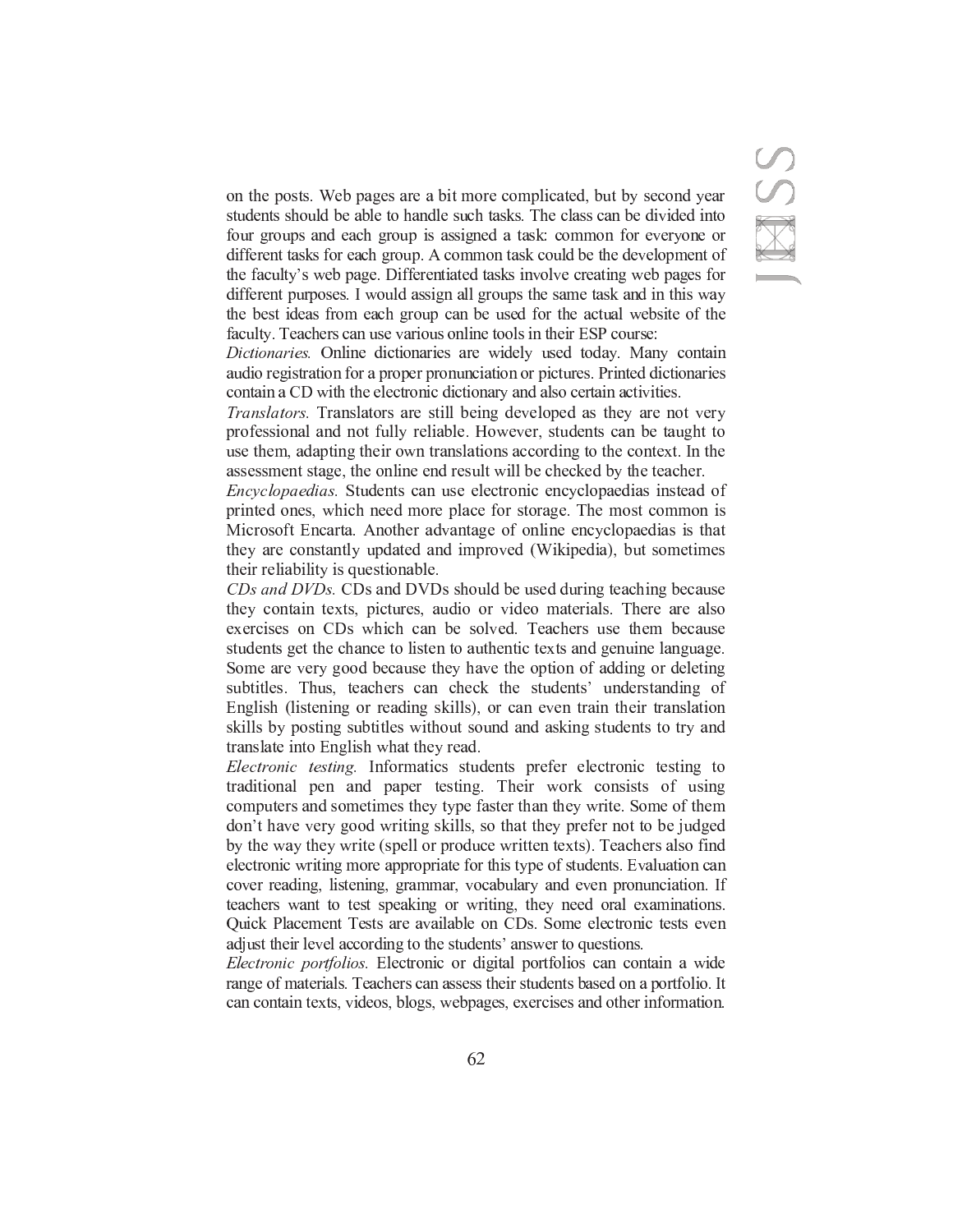#### © LINGUISTICS, STYLISTICS AND TRANSLATION STUDIES

Students can use Google Docs to create and share their ideas and then include them in the portfolio. Ellg (http://ellg.org./) is a platform which allows students to upload documents and create their own digital portfolios.

#### Research

We wanted to see whether theory matches practice, namely if ICT motivates students and encourages them in attending lectures. We have applied our experiment on the first and second year Informatics students. The hypothesis of the experiment is the following: *interactive* and motivating ICT learning stimulates students' attendance to English *lectures*. The experiment was conducted on a sample of 90 students in the second semester of the academic year 2013/2014 at "Aurel Vlaicu" University of Arad, Romania. A number of 45 students are enrolled in each year of study. In the first semester they have studied General English with certain activities applied for their field of study. The second semester of the 1<sup>st</sup> year of study continued with General English but the in  $2<sup>nd</sup>$  year the teacher has taught ESP using ICT. Our experimental group was the 2<sup>nd</sup> year of study. We have started our experiment with a questionnaire applied to all 90 students which revealed the following data:



Figure 1.1 – The answers provided by the sample to the initial questionnaire

We can see from the answers provided by the sample that the attendance is low because they find English boring. Most of them consider that their General English skills are good enough; therefore they find no motivation in attending the lecture. They would probably attend it if they studied English for Informatics using ICT. Therefore, the experiment tried to see whether our assumptions are true or not. The first year continued with General English throughout the entire second semester while the second year started a new type of lecture: English for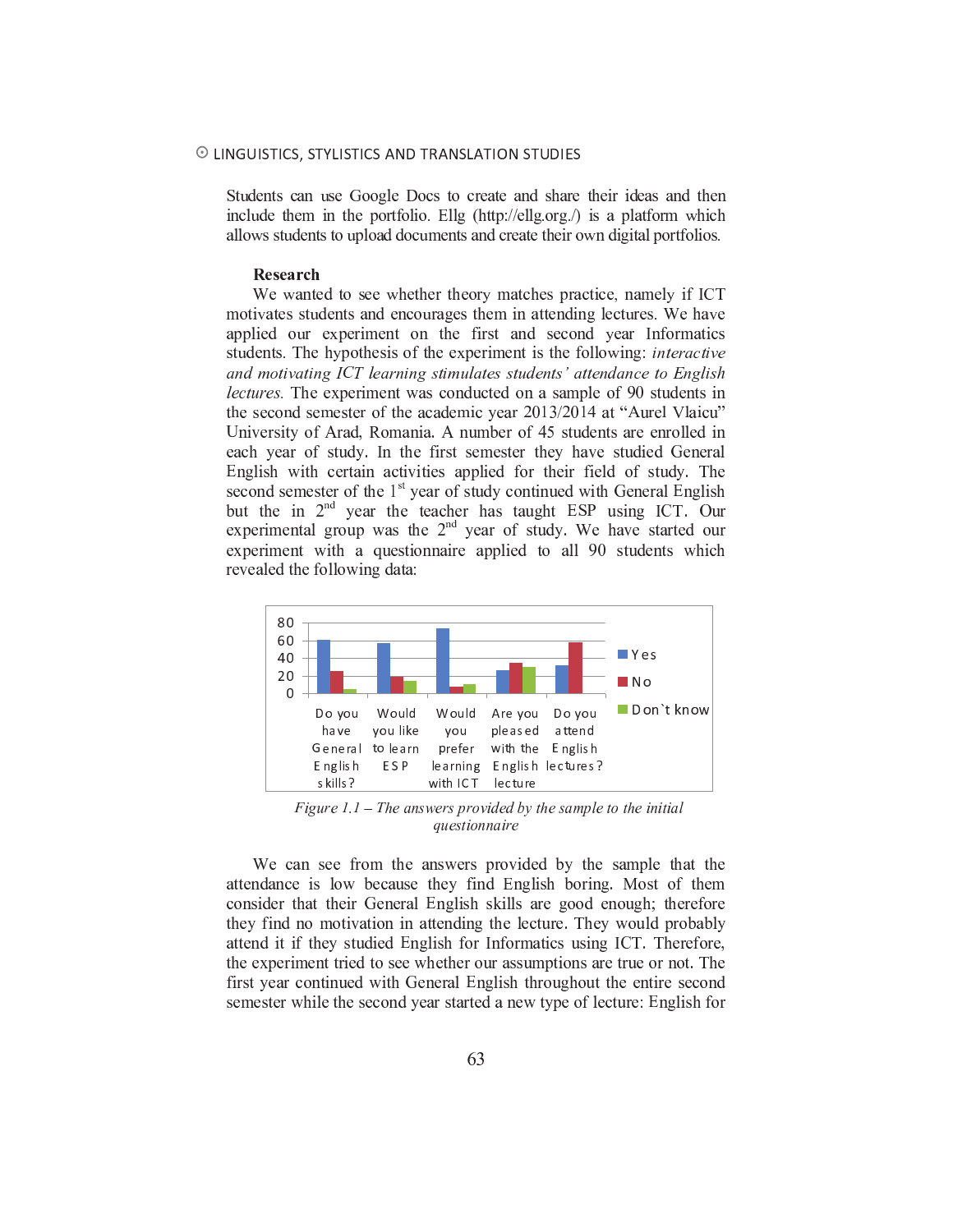Informatics using ICT. We are not going to make a syllabus description in our research paper but we will highlight the main activities and procedures used throughout the second semester.

In the first lectures students were asked to solve some vocabulary exercises. Thus, the teacher checked their level of Informatics vocabulary. Then, they worked with the computer for solving textrelated tasks such as blank completion or  $Q/A$ . The written assignments were corrected with the spelling checker and edited using the text editor. <sup>Û</sup> <sup>W</sup> <sup>X</sup> <sup>Y</sup> <sup>V</sup> <sup>l</sup> ] <sup>X</sup> \ <sup>V</sup> <sup>Y</sup> <sup>Ü</sup> <sup>Ý</sup> \_ <sup>b</sup> <sup>V</sup> <sup>V</sup> <sup>X</sup> \ <sup>Þ</sup> \_ [ ] <sup>l</sup> <sup>Z</sup> <sup>V</sup> <sup>b</sup> [ \ <sup>Ý</sup> <sup>a</sup> <sup>Y</sup> <sup>X</sup> <sup>ß</sup> <sup>Z</sup> <sup>W</sup> <sup>a</sup> \ <sup>à</sup> <sup>X</sup> ] <sup>á</sup> <sup>b</sup> <sup>a</sup> <sup>X</sup> ^ <sup>a</sup> <sup>b</sup> <sup>m</sup> <sup>Ý</sup> <sup>b</sup> <sup>V</sup> <sup>W</sup> [ <sup>V</sup> <sup>W</sup> <sup>X</sup> \_ classmates, who corrected what they considered wrong. In the end, all  $\mathbf{P}$  and  $\mathbf{P}$  and  $\mathbf{P}$  and  $\mathbf{P}$  are  $\mathbf{P}$  and  $\mathbf{P}$  and  $\mathbf{P}$  are  $\mathbf{P}$  and  $\mathbf{P}$  are  $\mathbf{P}$  and  $\mathbf{P}$  are  $\mathbf{P}$  and  $\mathbf{P}$  are  $\mathbf{P}$  and  $\mathbf{P}$  are  $\mathbf{P}$  and  $\mathbf{P}$  are <sup>E</sup> <sup>F</sup> <sup>O</sup> } <sup>F</sup> <sup>L</sup> <sup>H</sup> <sup>H</sup> <sup>C</sup> <sup>J</sup> <sup>O</sup> <sup>B</sup> <sup>G</sup> } <sup>B</sup> <sup>R</sup> <sup>G</sup> } <sup>B</sup> <sup>J</sup> <sup>J</sup> <sup>B</sup> <sup>C</sup> <sup>G</sup> <sup>F</sup> <sup>H</sup> <sup>G</sup> <sup>M</sup> <sup>J</sup> <sup>L</sup> <sup>Ô</sup> <sup>C</sup> <sup>M</sup> <sup>v</sup> <sup>J</sup> <sup>Q</sup> <sup>P</sup> <sup>C</sup> <sup>I</sup> <sup>J</sup> <sup>M</sup> <sup>K</sup> <sup>C</sup> <sup>F</sup> <sup>C</sup> <sup>L</sup> <sup>R</sup> <sup>M</sup> <sup>O</sup> <sup>L</sup> <sup>M</sup> <sup>Ô</sup> <sup>C</sup> <sup>P</sup> <sup>J</sup> <sup>O</sup> create invitations, leaflets and brochures of their study programme. They were all exhibited at the annual academic fair, which has the purpose of . A seu de la componentación de la componentación de la componentación de la componentación de la componentació mid-term assignments were also delivered using ICT. They had to elaborate a portfolio with different worksheets, a blog with various  $V$  b  $V$  and  $V$  and  $V$  are vertex in the  $V$  and  $V$  and  $V$   $\mathcal{N}$   $\mathcal{N}$   $\mathcal{N}$   $\mathcal{N}$   $\mathcal{N}$   $\mathcal{N}$   $\mathcal{N}$   $\mathcal{N}$   $\mathcal{N}$   $\mathcal{N}$   $\mathcal{N}$   $\mathcal{N}$   $\mathcal{N}$   $\mathcal{N}$   $\mathcal{N}$   $\mathcal{N}$   $\mathcal{N}$   $\mathcal$ correspondence via messenger with Informatics students from other <sup>Q</sup> <sup>I</sup> <sup>G</sup> <sup>q</sup> <sup>C</sup> <sup>F</sup> <sup>M</sup> <sup>G</sup> <sup>J</sup> <sup>G</sup> <sup>C</sup> <sup>M</sup> <sup>v</sup> <sup>A</sup> <sup>B</sup> <sup>C</sup> <sup>r</sup> <sup>B</sup> <sup>L</sup> <sup>P</sup> <sup>J</sup> <sup>O</sup> <sup>S</sup> <sup>G</sup> <sup>I</sup> <sup>P</sup> <sup>O</sup> <sup>Q</sup> <sup>J</sup> <sup>B</sup> <sup>O</sup> <sup>K</sup> <sup>J</sup> <sup>B</sup> <sup>O</sup> <sup>M</sup> <sup>C</sup> <sup>M</sup> <sup>J</sup> <sup>Q</sup> <sup>P</sup> <sup>C</sup> <sup>I</sup> <sup>J</sup> <sup>M</sup> <sup>R</sup> <sup>C</sup> <sup>L</sup> <sup>F</sup> <sup>I</sup> <sup>|</sup> <sup>I</sup> } <sup>R</sup> <sup>G</sup> <sup>M</sup> <sup>B</sup> <sup>t</sup> <sup>K</sup> <sup>B</sup> <sup>L</sup> <sup>J</sup> their student life looks like and whether they find employment after } <sup>F</sup> <sup>L</sup> <sup>P</sup> <sup>Q</sup> <sup>L</sup> <sup>J</sup> <sup>G</sup> <sup>O</sup> <sup>I</sup> <sup>v</sup> <sup>A</sup> <sup>B</sup> <sup>C</sup> <sup>R</sup> <sup>L</sup> <sup>I</sup> } <sup>Q</sup> <sup>L</sup> } <sup>C</sup> <sup>Q</sup> <sup>M</sup> <sup>C</sup> <sup>P</sup> <sup>S</sup> <sup>O</sup> <sup>F</sup> <sup>H</sup> <sup>C</sup> <sup>M</sup> <sup>M</sup> <sup>L</sup> } <sup>C</sup> <sup>C</sup> <sup>D</sup> <sup>N</sup> <sup>B</sup> <sup>L</sup> <sup>I</sup> } <sup>C</sup> <sup>M</sup> <sup>K</sup> <sup>L</sup> <sup>M</sup> <sup>|</sup> <sup>I</sup> } <sup>R</sup> <sup>G</sup> <sup>M</sup> <sup>B</sup> <sup>v</sup> Another type of activity was the translation of the faculty's web page <sup>G</sup> <sup>I</sup> <sup>J</sup> <sup>O</sup> <sup>|</sup> <sup>I</sup> } <sup>R</sup> <sup>G</sup> <sup>M</sup> <sup>B</sup> <sup>v</sup> <sup>z</sup> <sup>I</sup> } <sup>F</sup> <sup>O</sup> <sup>Q</sup> <sup>E</sup> <sup>M</sup> <sup>t</sup> <sup>M</sup> <sup>J</sup> <sup>Q</sup> <sup>P</sup> <sup>C</sup> <sup>I</sup> <sup>J</sup> <sup>M</sup> <sup>K</sup> <sup>C</sup> <sup>F</sup> <sup>C</sup> <sup>L</sup> <sup>M</sup> <sup>Ô</sup> <sup>C</sup> <sup>P</sup> <sup>J</sup> <sup>O</sup> <sup>J</sup> <sup>F</sup> <sup>L</sup> <sup>I</sup> <sup>M</sup> <sup>R</sup> <sup>L</sup> <sup>J</sup> <sup>C</sup> <sup>J</sup> <sup>B</sup> <sup>C</sup> <sup>K</sup> <sup>C</sup> <sup>w</sup> <sup>M</sup> <sup>G</sup> <sup>J</sup> <sup>C</sup>  $\mathcal{M} = \mathcal{M} = \mathcal{M} = \mathcal{M} = \mathcal{M} = \mathcal{M} = \mathcal{M} = \mathcal{M} = \mathcal{M} = \mathcal{M} = \mathcal{M} = \mathcal{M} = \mathcal{M} = \mathcal{M} = \mathcal{M} = \mathcal{M} = \mathcal{M} = \mathcal{M} = \mathcal{M} = \mathcal{M} = \mathcal{M} = \mathcal{M} = \mathcal{M} = \mathcal{M} = \mathcal{M} = \mathcal{M} = \mathcal{M} = \mathcal{M} = \mathcal{M} = \mathcal{M} = \mathcal{M} = \mathcal$ great pleasure in working and were very pleased when they had the <sup>O</sup> <sup>E</sup> <sup>E</sup> <sup>O</sup> <sup>F</sup> <sup>J</sup> <sup>Q</sup> <sup>I</sup> <sup>G</sup> <sup>J</sup> <sup>r</sup> <sup>J</sup> <sup>O</sup> <sup>w</sup> <sup>C</sup> <sup>J</sup> <sup>C</sup> <sup>L</sup> <sup>N</sup> <sup>B</sup> <sup>C</sup> <sup>F</sup> <sup>M</sup> <sup>J</sup> <sup>B</sup> <sup>C</sup> <sup>H</sup> <sup>M</sup> <sup>C</sup> <sup>R</sup> <sup>q</sup> <sup>C</sup> <sup>M</sup> <sup>v</sup> <sup>A</sup> <sup>B</sup> <sup>C</sup> <sup>r</sup> <sup>J</sup> <sup>L</sup> <sup>Q</sup> } <sup>B</sup> <sup>J</sup> <sup>J</sup> <sup>B</sup> <sup>C</sup> <sup>G</sup> <sup>F</sup> <sup>|</sup> <sup>I</sup> } <sup>R</sup> <sup>G</sup> <sup>M</sup> <sup>B</sup> <sup>J</sup> <sup>C</sup> <sup>L</sup> <sup>N</sup> <sup>B</sup> <sup>C</sup> <sup>F</sup> <sup>B</sup> <sup>O</sup> <sup>K</sup> <sup>J</sup> <sup>O</sup> <sup>N</sup> <sup>F</sup> <sup>C</sup> <sup>L</sup> <sup>J</sup> <sup>C</sup> <sup>L</sup> <sup>w</sup> <sup>R</sup> <sup>O</sup> } <sup>t</sup> <sup>B</sup> <sup>O</sup> <sup>K</sup> <sup>K</sup> <sup>C</sup> <sup>w</sup> <sup>E</sup> <sup>L</sup> } <sup>C</sup> <sup>M</sup> <sup>L</sup> <sup>F</sup> <sup>C</sup> <sup>P</sup> <sup>C</sup> <sup>M</sup> <sup>G</sup> } <sup>I</sup> <sup>C</sup> <sup>P</sup> <sup>t</sup> <sup>B</sup> <sup>O</sup> <sup>K</sup> <sup>J</sup> <sup>O</sup> <sup>Q</sup> <sup>M</sup> <sup>C</sup> <sup>|</sup> <sup>D</sup> <sup>N</sup> <sup>C</sup> <sup>R</sup> <sup>O</sup> <sup>F</sup> other Microsoft Word programmes. They showed their teacher how to design her own business card, invitations for various events, and a cover for her book. All worked together and it was mutual teaching activity. The final assignment, at the end of second semester was the <sup>P</sup> <sup>C</sup> <sup>q</sup> <sup>C</sup> <sup>R</sup> <sup>O</sup> <sup>E</sup> <sup>H</sup> <sup>C</sup> <sup>I</sup> <sup>J</sup> <sup>O</sup> <sup>S</sup> <sup>L</sup> <sup>I</sup> <sup>C</sup> <sup>K</sup> <sup>K</sup> <sup>C</sup> <sup>w</sup> <sup>E</sup> <sup>L</sup> } <sup>C</sup> <sup>S</sup> <sup>O</sup> <sup>F</sup> <sup>J</sup> <sup>B</sup> <sup>C</sup> <sup>å</sup> <sup>L</sup> <sup>N</sup> <sup>Q</sup> <sup>R</sup> <sup>J</sup> <sup>r</sup> <sup>O</sup> <sup>S</sup> <sup>|</sup> <sup>D</sup> <sup>L</sup> <sup>N</sup> <sup>J</sup> <sup>N</sup> <sup>G</sup> <sup>C</sup> <sup>I</sup> <sup>N</sup> <sup>C</sup> <sup>M</sup> <sup>v</sup> <sup>J</sup> <sup>Q</sup> <sup>P</sup> <sup>C</sup> <sup>I</sup> <sup>J</sup> <sup>M</sup> <sup>K</sup> <sup>C</sup> <sup>F</sup> <sup>C</sup> <sup>P</sup> <sup>G</sup> <sup>q</sup> <sup>G</sup> <sup>P</sup> <sup>C</sup> <sup>P</sup> <sup>G</sup> <sup>I</sup> <sup>J</sup> <sup>O</sup> <sup>M</sup> <sup>C</sup> <sup>q</sup> <sup>C</sup> <sup>I</sup> } <sup>F</sup> <sup>O</sup> <sup>Q</sup> <sup>E</sup> <sup>M</sup> <sup>v</sup> <sup>|</sup> <sup>L</sup> <sup>N</sup> <sup>B</sup> } <sup>F</sup> <sup>O</sup> <sup>Q</sup> <sup>E</sup> } <sup>O</sup> <sup>J</sup> <sup>J</sup> <sup>B</sup> <sup>C</sup> <sup>M</sup> <sup>L</sup> <sup>H</sup> <sup>C</sup> assignment. They worked together at the university or at home, met at weekends to put the information together, corresponded via email or messenger. The results were encouraging. Firstly, each group got a website for revision. They had to correct the mistakes in terms of æ 1914 i Andre 1915 i 1926 i 1927 i 1928 i 1929 i 1929 i 1929 i 1929 i 1929 i 1929 i 1929 i 1929 i 1929 i 1929 <sup>K</sup> <sup>O</sup> <sup>F</sup> <sup>Ô</sup> <sup>v</sup> <sup>B</sup> <sup>C</sup> <sup>I</sup> <sup>J</sup> <sup>B</sup> <sup>C</sup> <sup>K</sup> <sup>C</sup> <sup>w</sup> <sup>M</sup> <sup>G</sup> <sup>J</sup> <sup>C</sup> <sup>M</sup> <sup>K</sup> <sup>C</sup> <sup>F</sup> <sup>C</sup> <sup>R</sup> <sup>L</sup> <sup>I</sup> } <sup>Q</sup> <sup>L</sup> } <sup>C</sup> <sup>E</sup> <sup>F</sup> <sup>O</sup> <sup>O</sup> <sup>S</sup> <sup>t</sup> <sup>J</sup> <sup>B</sup> <sup>C</sup> <sup>|</sup> <sup>I</sup> } <sup>R</sup> <sup>G</sup> <sup>M</sup> <sup>B</sup> <sup>J</sup> <sup>C</sup> <sup>L</sup> <sup>N</sup> <sup>B</sup> <sup>C</sup> <sup>F</sup> <sup>L</sup> <sup>I</sup> <sup>P</sup> two other teachers selected the best and most useful information from all seven web pages. One representative from each group met with the other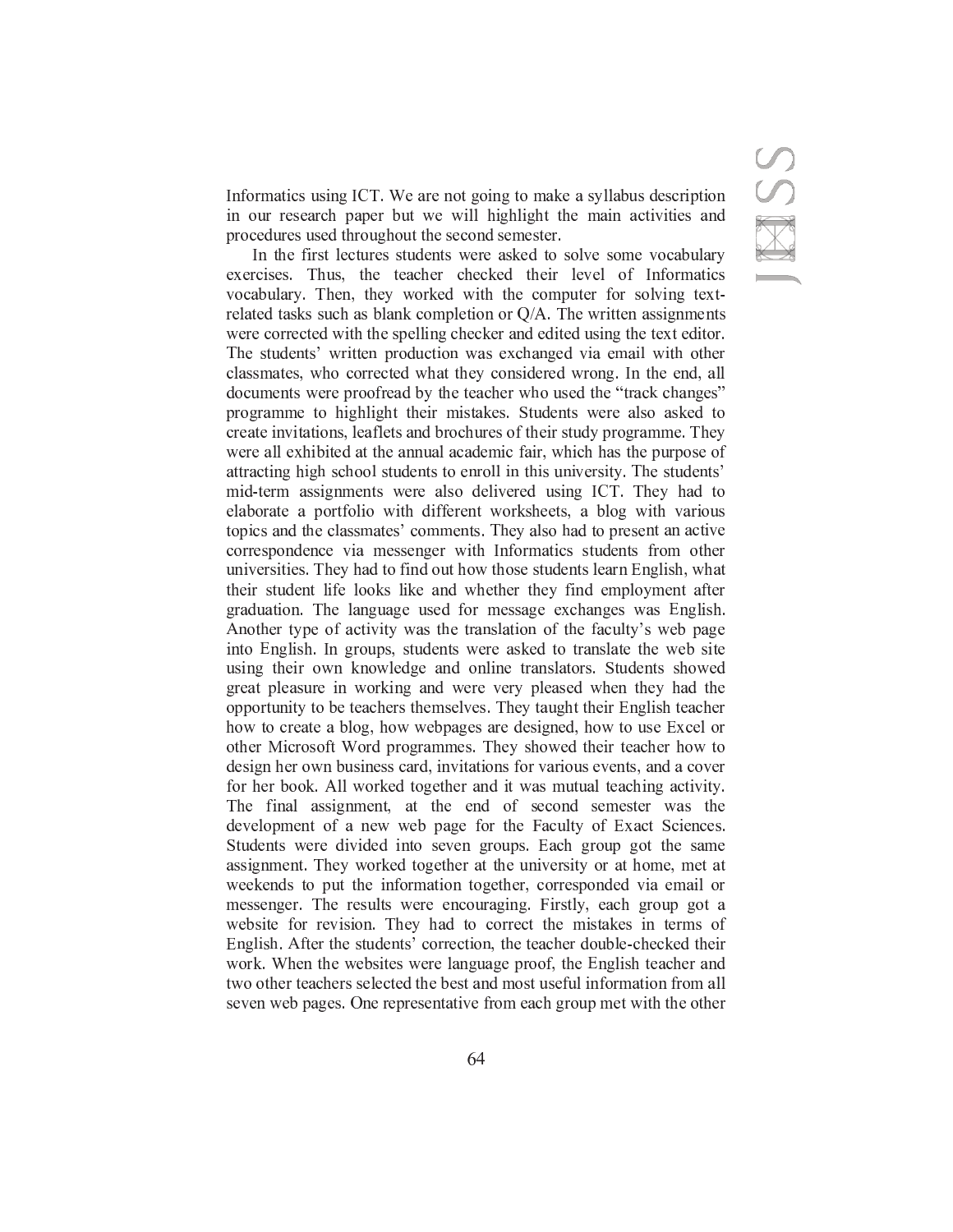#### $\odot$  LINGUISTICS, STYLISTICS AND TRANSLATION STUDIES

representatives and together they developed the final version of the new <sup>K</sup> <sup>C</sup> <sup>w</sup> <sup>E</sup> <sup>L</sup> } <sup>C</sup> <sup>v</sup> <sup>z</sup> <sup>J</sup> <sup>K</sup> <sup>L</sup> <sup>M</sup> <sup>L</sup> <sup>M</sup> <sup>Q</sup> <sup>N</sup> <sup>N</sup> <sup>C</sup> <sup>M</sup> <sup>M</sup> <sup>S</sup> <sup>Q</sup> <sup>R</sup> <sup>L</sup> <sup>N</sup> <sup>J</sup> <sup>G</sup> <sup>q</sup> <sup>G</sup> <sup>J</sup> <sup>r</sup> <sup>w</sup> <sup>O</sup> <sup>J</sup> <sup>B</sup> <sup>G</sup> <sup>I</sup> <sup>J</sup> <sup>C</sup> <sup>F</sup> <sup>H</sup> <sup>M</sup> <sup>O</sup> <sup>S</sup> <sup>|</sup> <sup>I</sup> } <sup>R</sup> <sup>G</sup> <sup>M</sup> <sup>B</sup> <sup>L</sup> <sup>I</sup> <sup>P</sup> <sup>z</sup> <sup>I</sup> <sup>S</sup> <sup>O</sup> <sup>F</sup> <sup>H</sup> <sup>L</sup> <sup>J</sup> <sup>G</sup> <sup>N</sup> <sup>M</sup> <sup>v</sup> <sup>z</sup> <sup>I</sup> <sup>J</sup> <sup>B</sup> <sup>C</sup> <sup>C</sup> <sup>I</sup> <sup>P</sup> <sup>t</sup> <sup>M</sup> <sup>J</sup> <sup>Q</sup> <sup>P</sup> <sup>C</sup> <sup>I</sup> <sup>J</sup> <sup>M</sup> <sup>K</sup> <sup>C</sup> <sup>F</sup> <sup>C</sup> <sup>L</sup> <sup>M</sup> <sup>Ô</sup> <sup>C</sup> <sup>P</sup> <sup>J</sup> <sup>O</sup> <sup>L</sup> <sup>M</sup> <sup>M</sup> <sup>C</sup> <sup>M</sup> <sup>M</sup> <sup>J</sup> <sup>B</sup> <sup>C</sup> <sup>|</sup> <sup>I</sup> } <sup>R</sup> <sup>G</sup> <sup>M</sup> <sup>B</sup> language lecture. All found it challenging and better than in the previous semester and stated that they improved their communication vocabulary but also their interaction skills. The experiment ended with a final test taken <sup>w</sup> <sup>r</sup> <sup>L</sup> <sup>R</sup> <sup>R</sup> <sup>T</sup> <sup>U</sup> <sup>M</sup> <sup>J</sup> <sup>Q</sup> <sup>P</sup> <sup>C</sup> <sup>I</sup> <sup>J</sup> <sup>M</sup> <sup>N</sup> <sup>O</sup> <sup>I</sup> <sup>M</sup> <sup>G</sup> <sup>M</sup> <sup>J</sup> G I } <sup>O</sup> <sup>S</sup> <sup>|</sup> <sup>I</sup> } <sup>R</sup> <sup>G</sup> <sup>M</sup> <sup>B</sup> <sup>S</sup> <sup>O</sup> <sup>F</sup> <sup>z</sup> <sup>I</sup> <sup>S</sup> <sup>O</sup> <sup>F</sup> <sup>H</sup> <sup>L</sup> <sup>J</sup> <sup>G</sup> <sup>N</sup> <sup>M</sup> <sup>J</sup> <sup>L</sup> <sup>M</sup> <sup>Ô</sup> <sup>M</sup> <sup>v</sup> <sup>A</sup> <sup>B</sup> <sup>C</sup> <sup>J</sup> <sup>C</sup> <sup>M</sup> <sup>J</sup> <sup>K</sup> <sup>L</sup> <sup>M</sup> electronic and the results were generated immediately after finishing the test.



Figure 1.2. Comparative results in final testing

As revealed by the comparative results, students who worked using ICT <sup>L</sup> <sup>I</sup> <sup>P</sup> <sup>|</sup> <sup>I</sup> } <sup>R</sup> <sup>G</sup> <sup>M</sup> <sup>B</sup> <sup>S</sup> <sup>O</sup> <sup>F</sup> <sup>M</sup> <sup>E</sup> <sup>C</sup> <sup>N</sup> <sup>G</sup> <sup>S</sup> <sup>G</sup> <sup>N</sup> <sup>E</sup> <sup>Q</sup> <sup>F</sup> <sup>E</sup> <sup>O</sup> <sup>M</sup> <sup>C</sup> <sup>M</sup> <sup>B</sup> <sup>L</sup> <sup>q</sup> <sup>C</sup> G H <sup>E</sup> <sup>F</sup> <sup>O</sup> <sup>q</sup> <sup>C</sup> <sup>P</sup> <sup>J</sup> <sup>B</sup> <sup>C</sup> G F <sup>F</sup> <sup>C</sup> <sup>M</sup> <sup>Q</sup> R J <sup>M</sup> <sup>N</sup> <sup>O</sup> <sup>I</sup> <sup>M</sup> <sup>G</sup> <sup>P</sup> <sup>C</sup> <sup>F</sup> <sup>L</sup> <sup>w</sup> R r <sup>v</sup> They have better communication skills, know a wide range of informatics vocabulary and can use it to perform tasks in their field of study.

| Year of study | Attendance $1st$ semester | Attendance $2nd$ |
|---------------|---------------------------|------------------|
|               |                           | semester         |
|               |                           |                  |
|               |                           |                  |

Table 1.1 – Students' attendance at English lectures on  $%$  – comparative results

Table 1.1, shows that attendance decreases from semester to <sup>M</sup> <sup>C</sup> <sup>H</sup> <sup>C</sup> <sup>M</sup> <sup>J</sup> <sup>C</sup> <sup>F</sup> <sup>v</sup> <sup>J</sup> <sup>Q</sup> <sup>P</sup> <sup>C</sup> <sup>I</sup> <sup>J</sup> <sup>M</sup> <sup>E</sup> <sup>F</sup> <sup>O</sup> <sup>w</sup> <sup>L</sup> <sup>w</sup> <sup>R</sup> <sup>r</sup> } <sup>C</sup> <sup>J</sup> <sup>w</sup> <sup>O</sup> <sup>F</sup> <sup>C</sup> <sup>P</sup> <sup>K</sup> <sup>G</sup> <sup>J</sup> <sup>B</sup> } <sup>F</sup> <sup>L</sup> <sup>H</sup> <sup>H</sup> <sup>L</sup> <sup>F</sup> <sup>C</sup> <sup>D</sup> <sup>C</sup> <sup>F</sup> <sup>N</sup> <sup>G</sup> <sup>M</sup> <sup>C</sup> <sup>M</sup> <sup>L</sup> <sup>I</sup> <sup>P</sup> <sup>J</sup> <sup>F</sup> <sup>L</sup> <sup>P</sup> <sup>G</sup> <sup>J</sup> <sup>G</sup> <sup>O</sup> <sup>I</sup> <sup>L</sup> <sup>R</sup> <sup>|</sup> <sup>I</sup> } <sup>R</sup> <sup>G</sup> <sup>M</sup> <sup>B</sup> <sup>J</sup> <sup>C</sup> <sup>L</sup> <sup>N</sup> <sup>B</sup> <sup>G</sup> <sup>I</sup> } <sup>L</sup> <sup>I</sup> <sup>P</sup> <sup>J</sup> <sup>B</sup> <sup>C</sup> <sup>r</sup> <sup>I</sup> <sup>O</sup> <sup>R</sup> <sup>O</sup> <sup>I</sup> } <sup>C</sup> <sup>F</sup> <sup>N</sup> <sup>O</sup> <sup>I</sup> <sup>M</sup> <sup>G</sup> <sup>P</sup> <sup>C</sup> <sup>F</sup> <sup>J</sup> <sup>B</sup> <sup>C</sup> <sup>G</sup> <sup>F</sup> <sup>L</sup> <sup>J</sup> <sup>J</sup> <sup>C</sup> <sup>I</sup> <sup>P</sup> <sup>L</sup> <sup>I</sup> <sup>N</sup> <sup>C</sup> <sup>L</sup> <sup>J</sup> <sup>|</sup> <sup>I</sup> } <sup>R</sup> <sup>G</sup> <sup>M</sup> <sup>B</sup> <sup>R</sup> <sup>C</sup> <sup>N</sup> <sup>J</sup> <sup>Q</sup> <sup>F</sup> <sup>C</sup> <sup>M</sup> <sup>Q</sup> <sup>M</sup> <sup>C</sup> <sup>S</sup> <sup>Q</sup> <sup>R</sup> <sup>v</sup> <sup>A</sup> <sup>Q</sup> <sup>J</sup> <sup>A</sup> <sup>L</sup> <sup>w</sup> <sup>R</sup> <sup>C</sup> <sup>~</sup> <sup>v</sup> <sup>~</sup> <sup>v</sup> <sup>L</sup> <sup>R</sup> <sup>M</sup> <sup>O</sup> <sup>F</sup> <sup>C</sup> <sup>q</sup> <sup>C</sup> <sup>L</sup> <sup>R</sup> <sup>M</sup> <sup>J</sup> <sup>B</sup> <sup>C</sup> <sup>S</sup> <sup>L</sup> <sup>N</sup> <sup>J</sup> <sup>J</sup> <sup>B</sup> <sup>L</sup> <sup>J</sup> <sup>J</sup> <sup>B</sup> <sup>C</sup> year of study improved its attendance rate due to the usage of ICT in teaching, thus validating our hypothesis. They must have heard from